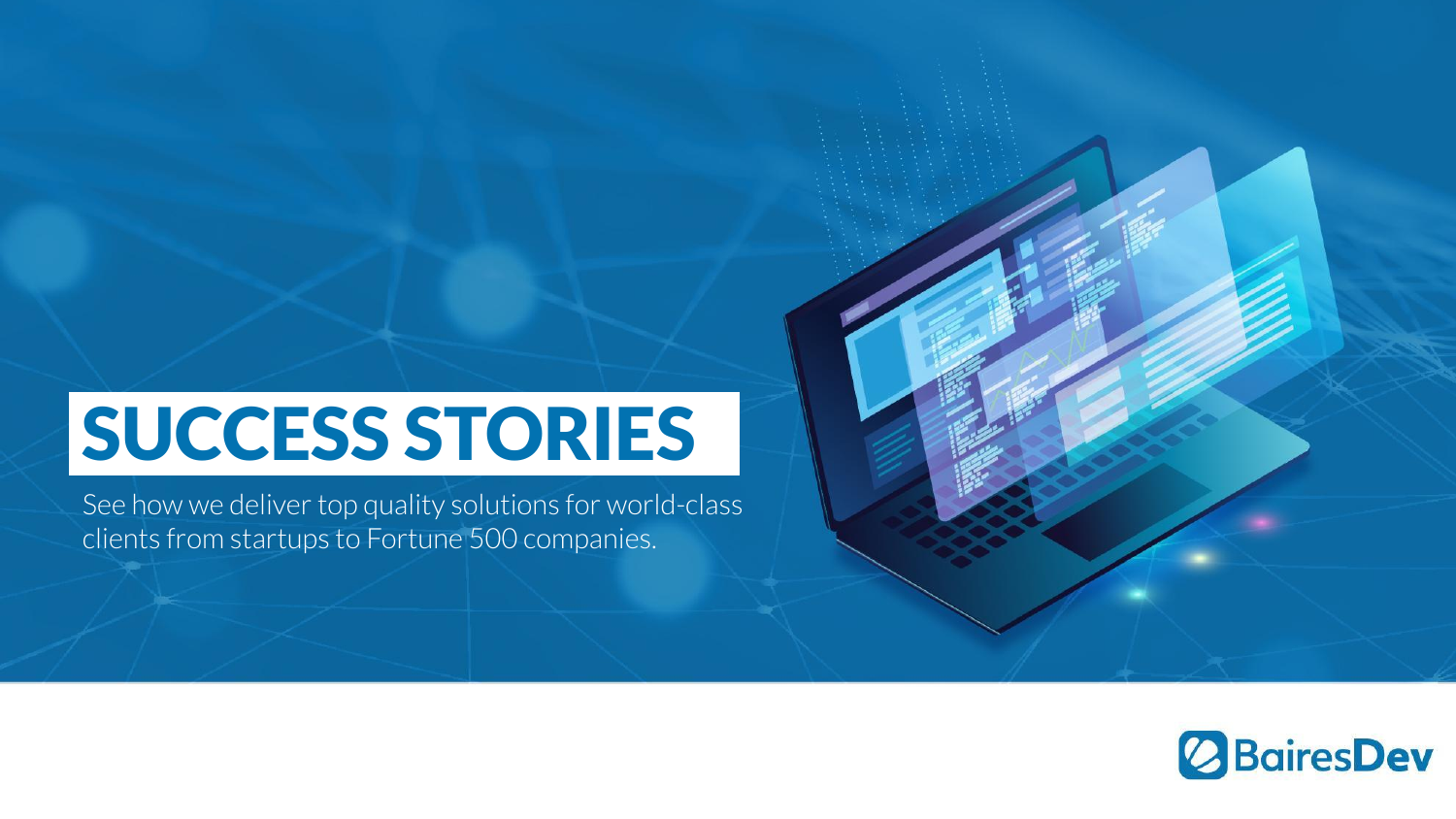## **Contents**

BairesDev's collection of over 25 case studies of different industries and expertise areas. There are some client testimonials as well as information about companies we work with, our locations, and contact information.

- E-Learning & Training **[03](#page-2-0)**  $\mathbf{S}$
- Financial Services 2[07](#page--1-0)  $\rightarrow$
- Healthcare [12](#page--1-0)  $\infty$
- Media & Entertainment  $17$  $\mathbf{S}$

| E-Commerce              |    |
|-------------------------|----|
| <b>Technology</b>       | 28 |
| Security                |    |
| Marketing & Advertising |    |

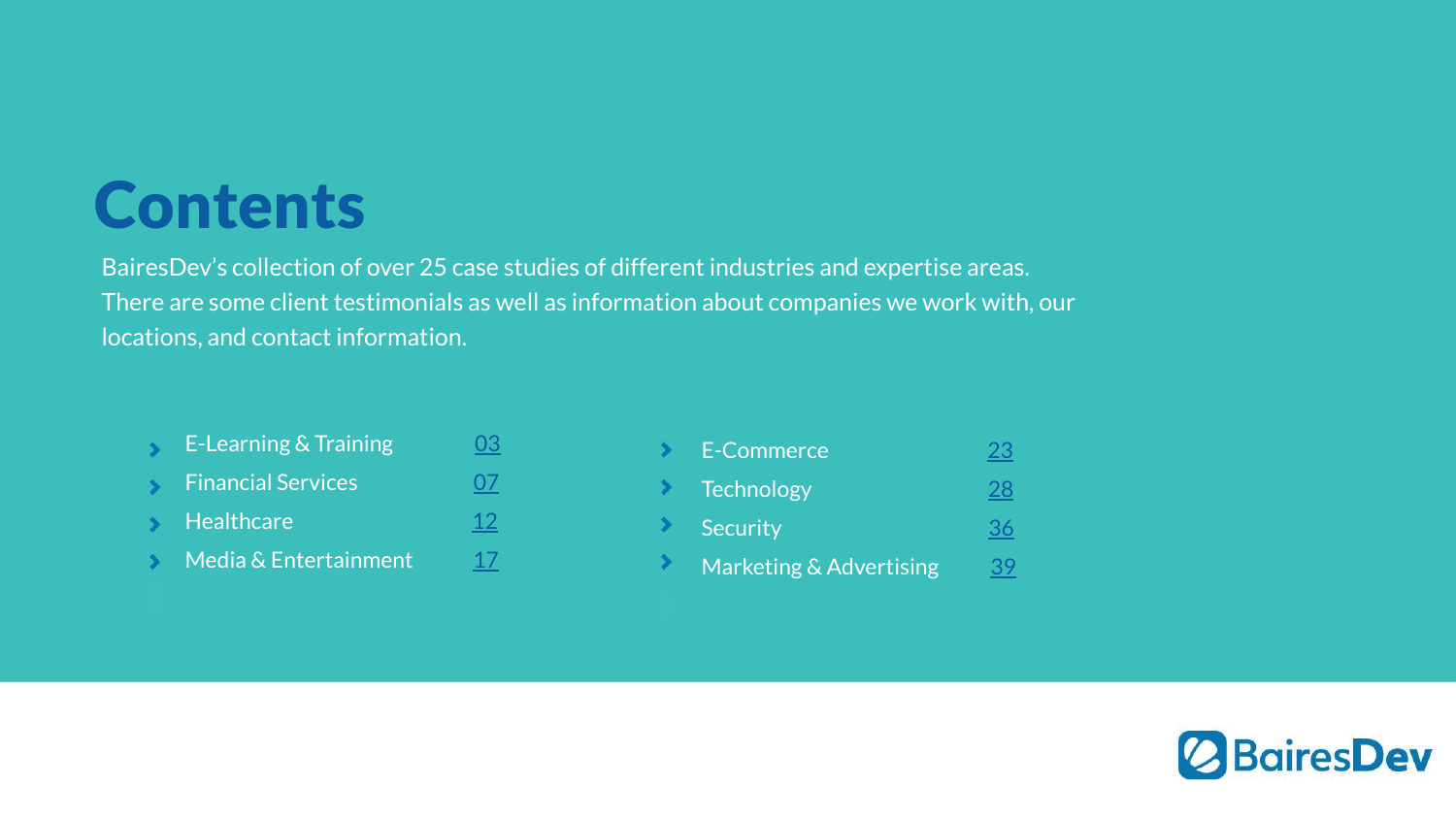# <span id="page-2-0"></span>E-Learning & **Training**

### HOW WE HELP THE EDUCATION & E-LEARNING INDUSTRY

**Every student learns differently, so e-learning platforms need a diverse portfolio of scalable tools to ensure their effectiveness.**

BairesDev works with leading K-12, corporate, and government e-learning platforms around the world. By evolving their managed hosting services, developing and testing new custom applications, and designing user-friendly interfaces, we help simplify learning and promote growth from the first day of school to the last day of work.

**BairesDev**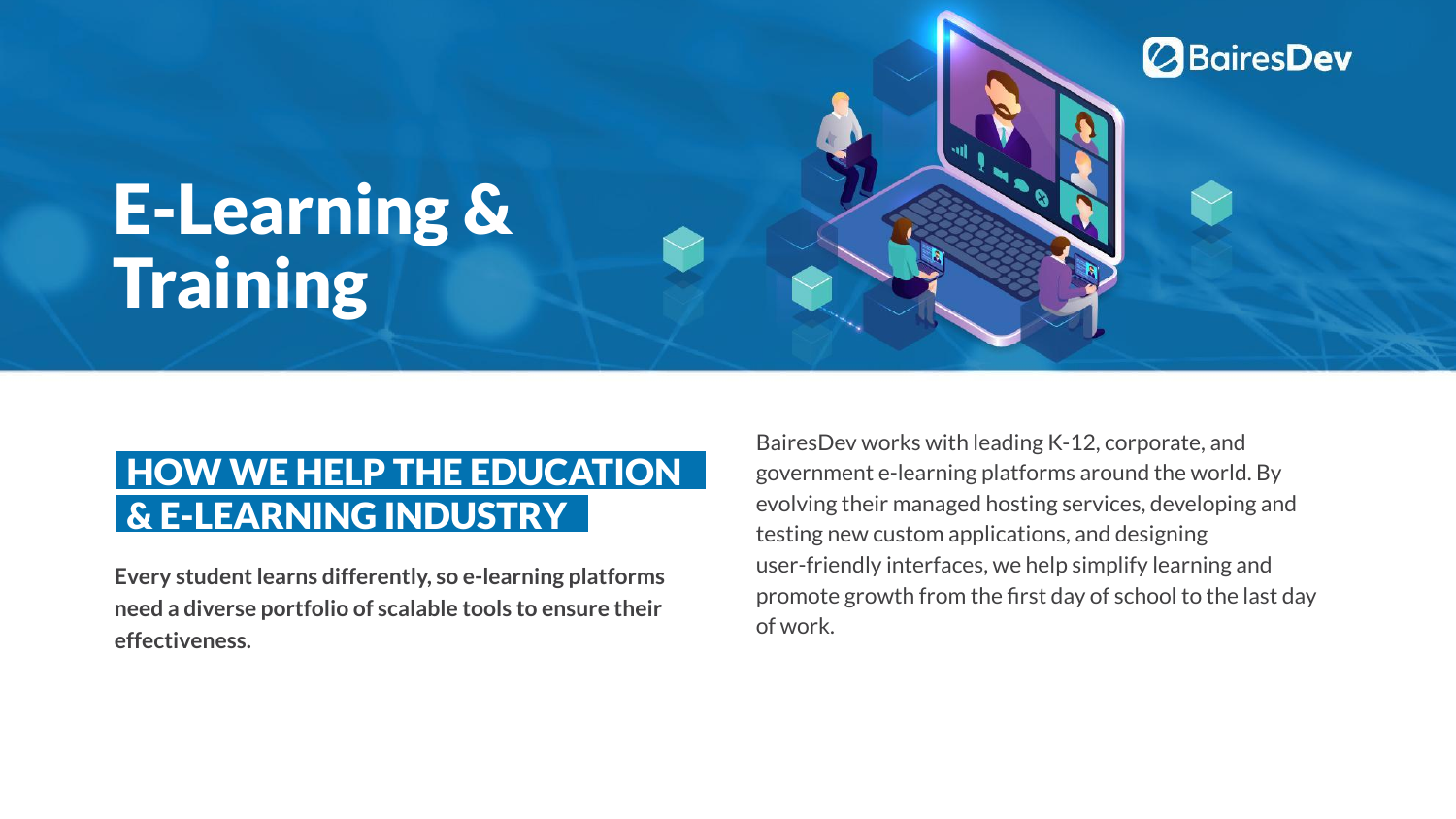### **BairesDev**

## **Blackboard**

**Powering e-Learning Through Custom Software**





#### **ABOUT BLACKBOARD**

With more than 20 years in the virtual learning environment, Blackboard is a leading EdTech company that serves higher education, K-12, business, and government clients worldwide. They connect a deep understanding of education with the power of technology to continuously push the boundaries of learning. Their mission focuses on enabling all learners, educators, and institutions realize their goals today and prepare for tomorrow.

#### **OUR EXPERT SOLUTIONS**

Our senior engineers work with .NET, C#, VB.NET, Java, Salesforce (Apex / Visualforce), ServiceNow and SQL technologies to support different e-learning projects, providing a wide variety of tools and custom-built solutions.

#### **THEIR NEEDS**

For Blackboard, the scalability of their e-learning software is a priority. That's why they needed an expert and experienced software engineering team to maintain and evolve their solutions in Managed Hosting services. It was clear that the most cost-efficient and value-driving solutions for their needs would be to outsource software services to an expert partner such as BairesDev.

#### **WHAT SETS US APART**

Our Staff Augmentation services provide 100% bilingual Xamarin engineers, BI Analysts and .NET engineers among other Top 1% of Tech Talent on demand to scale projects with the most experienced professionals in the market.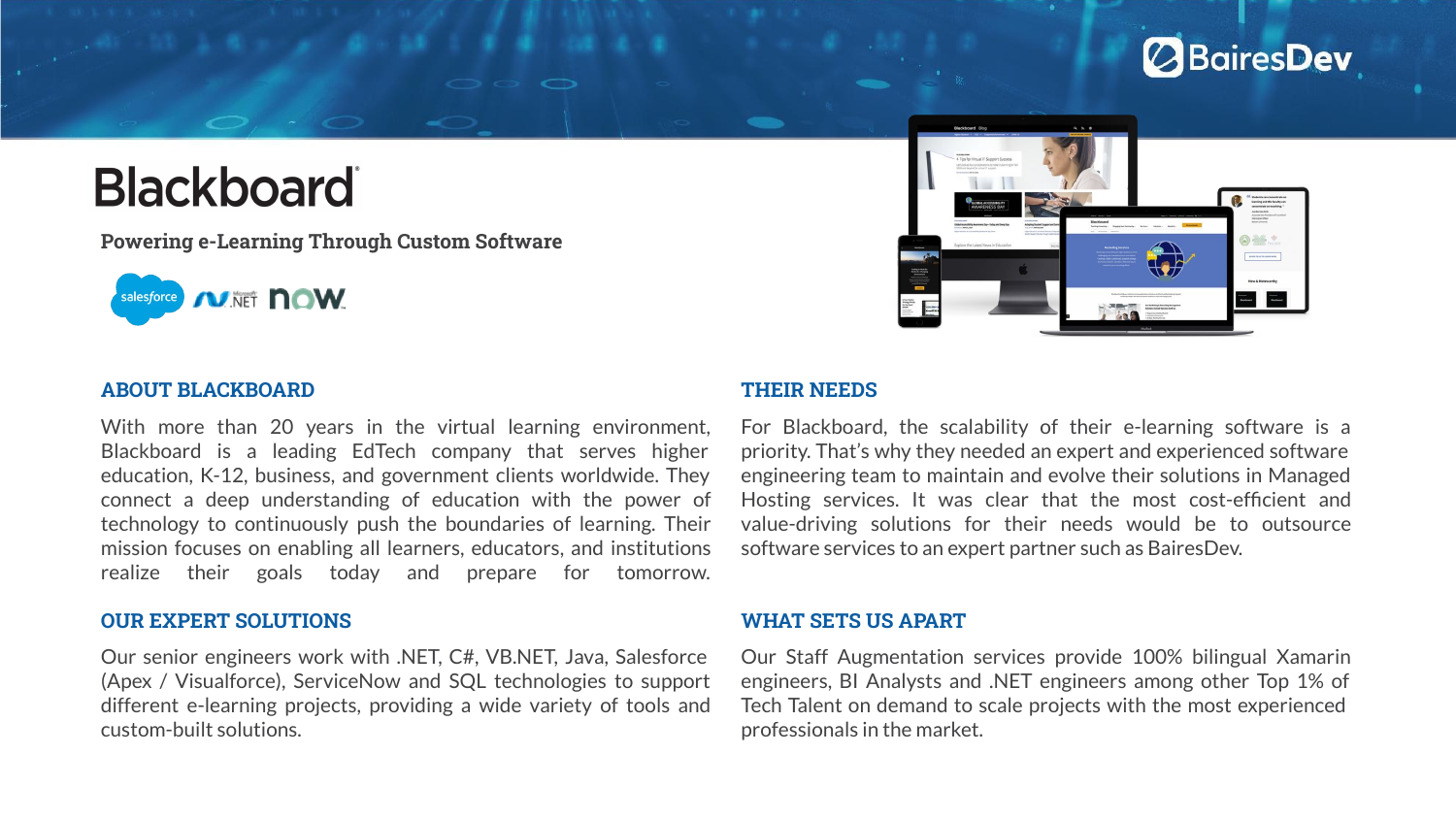### **BairesDev**

## $\approx$  INSTRUCTURE

**Developing Innovative EdTech Platforms**





#### **ABOUT INSTRUCTURE**

Instructure's mission is to help move learning and growth forward with platforms that simplify teaching, learning, and career development. The company creates intuitive products that make learning and personal development simpler, facilitate meaningful relationships, and inspire people to go further in both their educational iourneys and their careers.

#### **THEIR NEEDS**

Instructure needed support maintaining and improving their products incrementally, focusing especially on the development of Canvas and Bridge, two of their proprietary solutions.

#### **OUR EXPERT SOLUTIONS**

BairesDev's team of expert engineers works fully integrated with Instructure's internal team developing and evolving their educational platforms. Bridge and Canvas. With solid technical knowledge, our teams develop their products with a keen eye for improvement and bug solving, aiming for the highest quality in an agile environment.

#### **WHAT SETS US APART**

Our fully qualified and highly-efficient React, Java, and Node.js engineers work with Instructure as part of our Staff Augmentation service. With this model, you can bypass every speed bump related to sourcing, recruiting, and retaining highly-skilled software engineers by working with on-demand talent that increases your team capacity and adds value immediately.